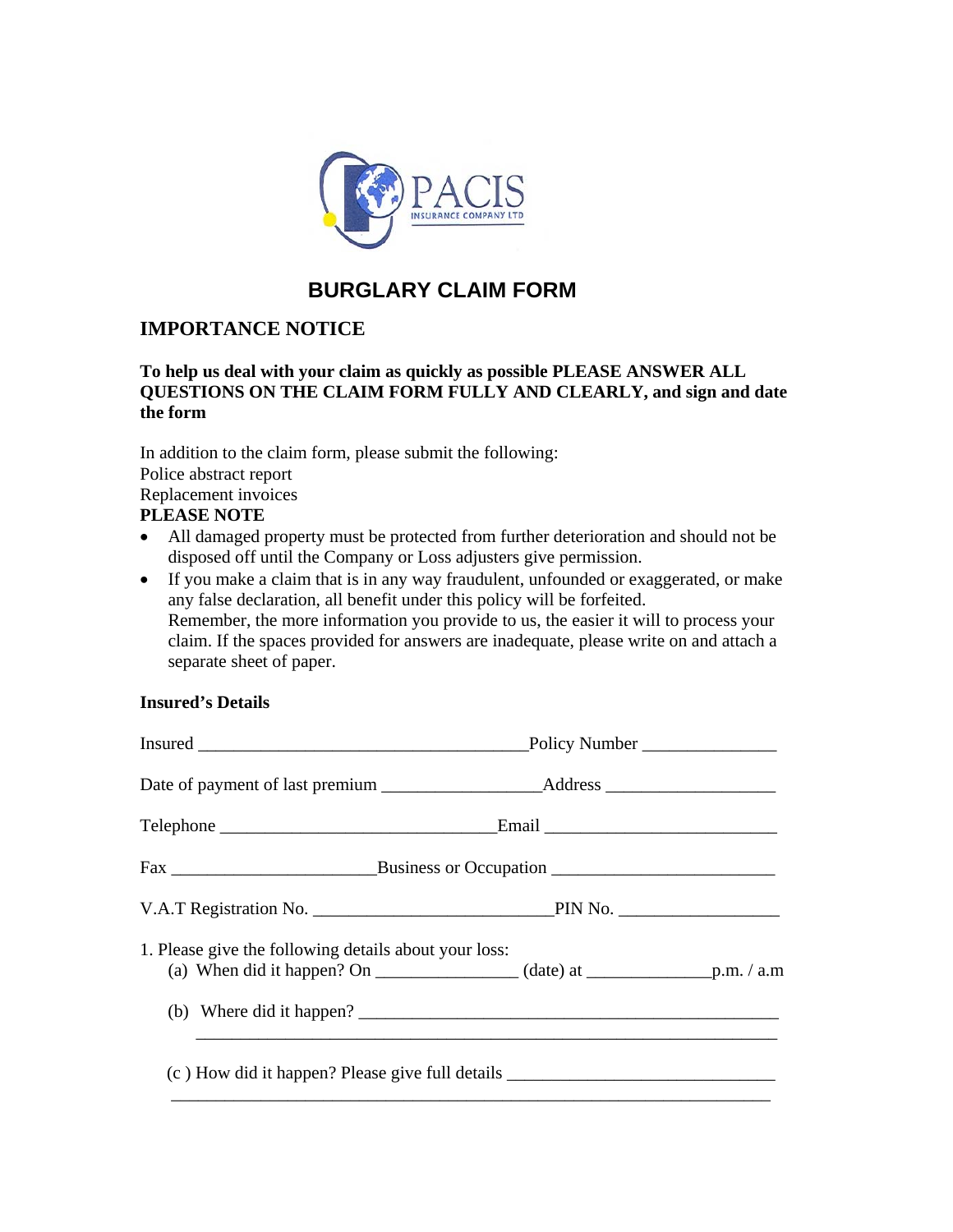|    |    | 2. Please give the following information about your premises                                                      |
|----|----|-------------------------------------------------------------------------------------------------------------------|
|    |    | (a) How were they entered?                                                                                        |
|    |    | (b) Were they occupied at the time?                                                                               |
|    |    | (c) What has been the longest period of un occupancy since renewal or issue of the                                |
|    |    | (d) Do you employ guards?<br>No<br>Yes                                                                            |
|    |    | (e) If you do, were they on duty?<br>Yes<br>No                                                                    |
|    |    |                                                                                                                   |
|    | 3. | (a) Please give the estimated total value of the contents in your premises at the time of<br>loss. Kshs.          |
|    |    | (b) Please give the estimated total value of the building at the time of loss. Kshs.                              |
|    | 4. | Has anyone else a financial interest in the property, e.g. as owner or under a mortgage?<br>Yes<br>N <sub>0</sub> |
|    |    |                                                                                                                   |
|    |    |                                                                                                                   |
| 5. |    | Have you informed the police?<br>Yes<br>IО                                                                        |
|    |    | a)<br>b) When? $\qquad \qquad$                                                                                    |
| 6. |    | Are you insured under any other policy for this loss<br>Yes                                                       |
|    |    |                                                                                                                   |

\_\_\_\_\_\_\_\_\_\_\_\_\_\_\_\_\_\_\_\_\_\_\_\_\_\_\_\_\_\_\_\_\_\_\_\_\_\_\_\_\_\_\_\_\_\_\_\_\_\_\_\_\_\_\_\_\_\_\_\_\_\_\_\_\_\_\_